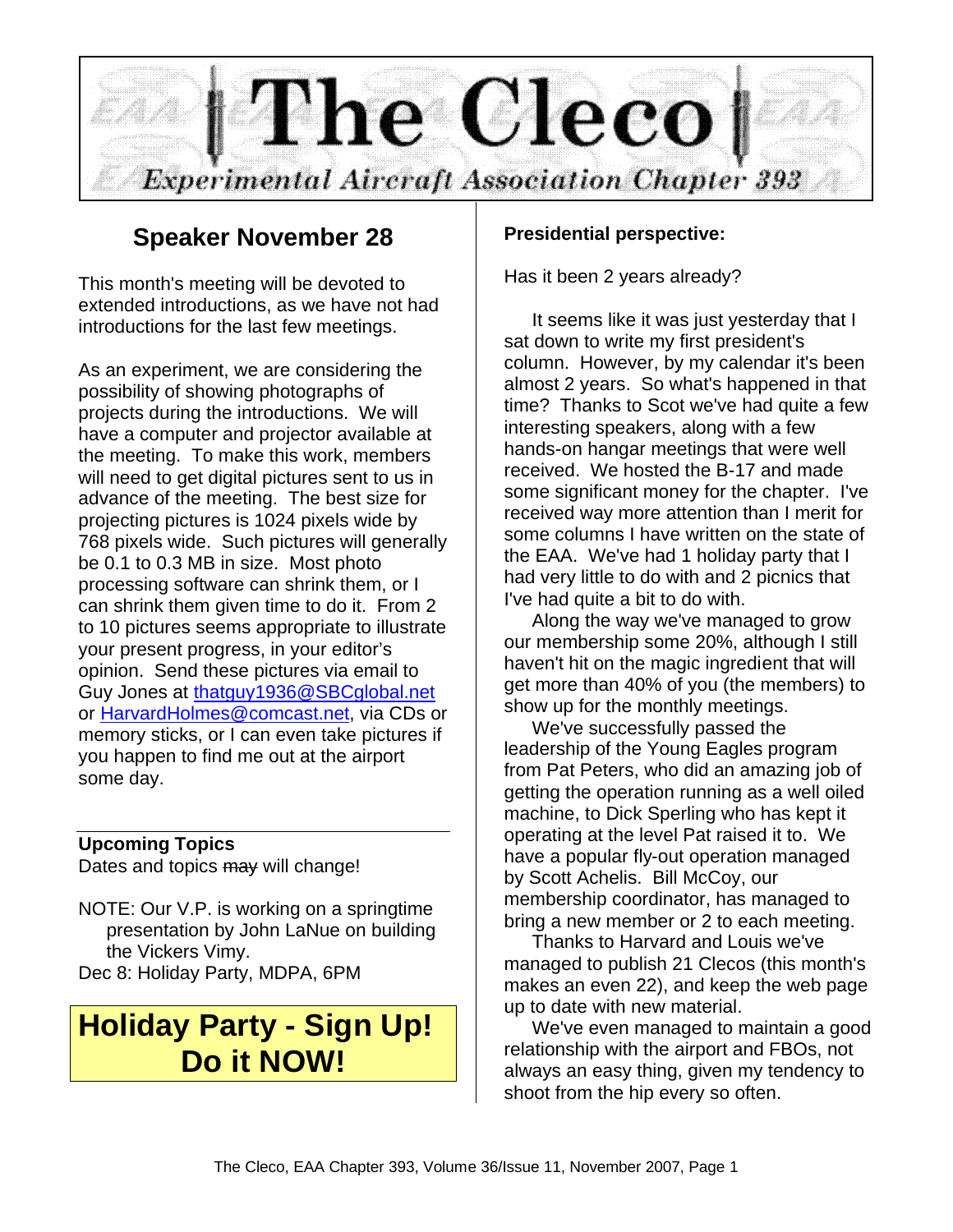So, what's next? Well, since I'm no longer suffering from on the job training, I should set some goals for the next 2 years. But that will be the subject for next month's column. Tune in to see where I think the chapter might be headed.

#### **Holiday Party Update**

We still haven't heard from the great majority of you who I know will want to attend this year's party (Dec 8). So please, either send in your reservation sheet with a check or bring both to the November meeting. If you can't manage that, then just e-mail or call Louis with your intentions (check to follow at meeting or even the party) so we can at least get the planning under way and have the numbers for the caterer.

**Help, we need help.** I will have a signup sheet at the Nov. meeting so you can volunteer to help us put this shindig together. I'm looking for help on Friday, the day before the party to set up the decorations and help after the event (that evening) to clean up.

We have the centerpieces and desserts covered (thanks to Gabriela and Ernst) but are still looking for a few generous individuals to help us provide the wine. Any interested parties can contact me privately.

A note to our newer members: The holiday party is a great opportunity to get to know your fellow club members and I suggest that you take advantage of it. It is a casual affair so just come and get to know us. I found it to be a great way to get to know the members when I was new and I highly recommend it.

#### **Evangeline Peters passes away** From Tracy Peters:

To all the members of EAA Chapter 393, it is with great sorrow that I inform you of the passing of my mother, Evangeline Peters on Sunday, November 11. We will miss her so much. Instead of flowers, Mom wanted donations sent to the Wyoming Children's

Society where both myself and my sister Trisha were adopted from. Mom really enjoyed helping out at the Young Eagles' signing up kids. She started teaching preschool when I was 3 (at my school) and did not stop until she was 78! My mom had third generation kids from the same family in her classes. Mom also helped coordinate the volunteer food service at Golden West at the Castle AFB, Sacramento and eventually Marysville location until she retired two years ago. She always made a profit on volunteer meals from donation and made the volunteers happy. She instilled in me the desire to follow my dreams, which eventually resulted in my ability to fly. God bless her.

Memorial Donation: Wyoming Children's Society

Please make note on check that this is for Evangeline Peters 314 East Street Cheyenne, Wyoming 82001 (307) 632-7619 Contact: Cinde

Thank you all, Tracy Peters

#### **Fly Outs Revitalized** by Scott Achelis

Fly-outs are usually scheduled on the Saturday following our regular monthly meeting. If the weather's not conducive for flying, the event is often postponed to the following Saturday. Watch for information regarding the Fly-outs that is sent via email from EAA.393.Flyouts@Gmail.com; and be sure to contact that web address and give us your email if you haven't been receiving Fly-out information.

November's Fly Out is scheduled for December 1. We will be flying to Salinas Airport (SNS) and eating at "The Landing Zone" restaurant (831-758-9663). Bill McCoy has arranged for two SNS based pilots to join us for lunch. Jim Cheatham of Verticare (helicopters) and Gary Tuovinen, a CFII / MEL etc. Both pilots have great stories and tons of experience they're willing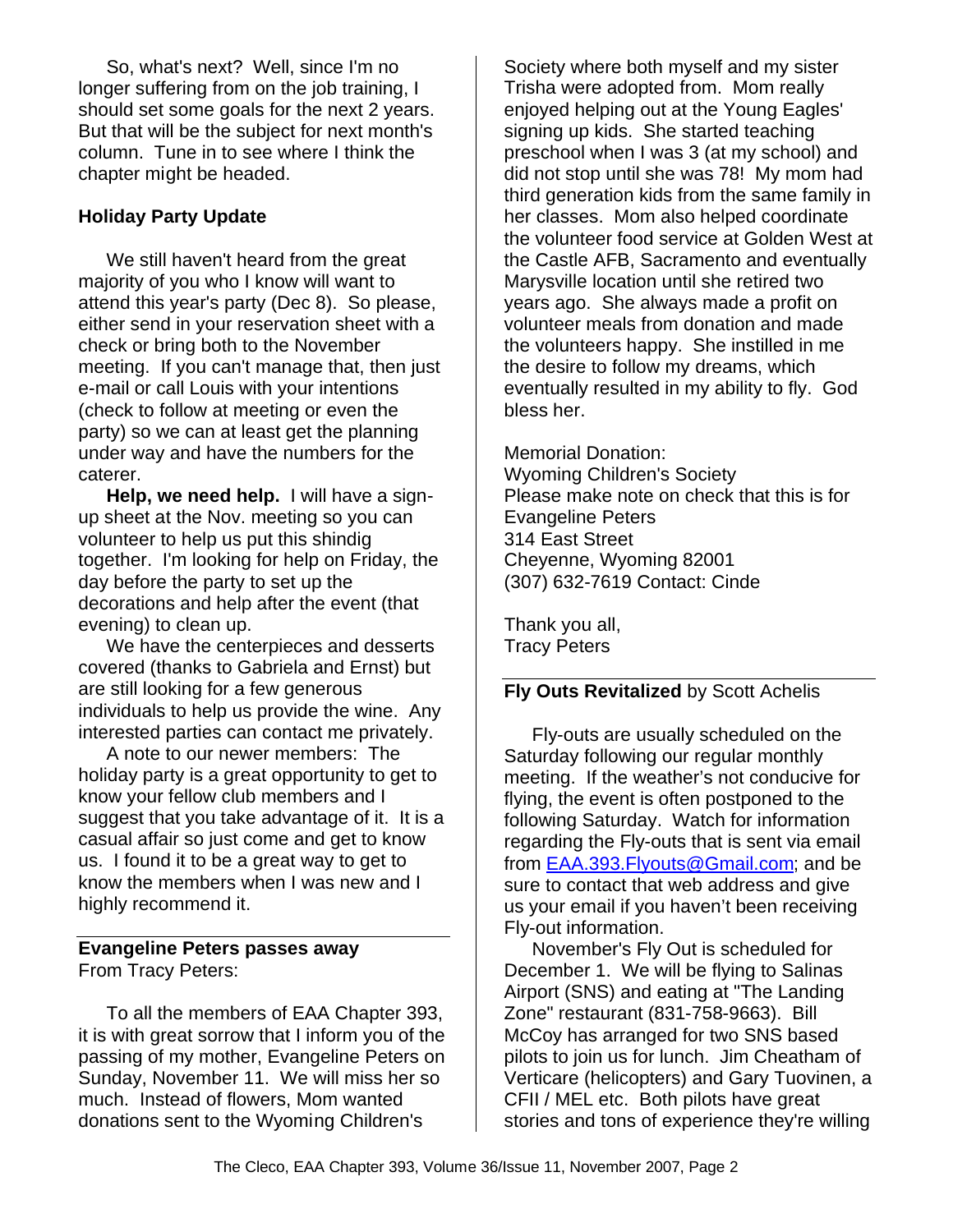to share with us. In addition, Bill's hoping we can connect with Aubrey King, and view some of his restored planes including a polished WWII trainer.

Be sure to watch for airport information, departure times etc. that will be emailed several days prior to the Fly-out; as well as a last minute update that will be sent the day of departure.

#### **Young Eagle Events** by Dick Sperling

#### **WOW! EAA Ch. 393 Final 2007 Young Eagles Rally a Super Success!**

Once again the big weatherman in the sky blessed us with a perfect day and we gave eleven (11) Young Eagle, Sea Cadets a quality "first flight" experience. This successful effort can be attributed to a wonderful group of volunteers! Pilots on Saturday, November 3rd were Tony Tiritilli, Bill Reining, Richard Roberts, Phil Jenkins and Harvard Holmes! Thank you for sharing your aircraft and flight knowledge with these young people. Thanks to the ground crew dedication of Richard Bourgeois, Pete Mitchell, Guy Jones, Charles Hester, Bill McCoy, and Marilyn Sperling! What a great group of volunteers dedicated to keeping our operation safe and orderly.

This is our last Young Eagle Rally for 2007 and I must add, a very successful one; our total for the entire year is 141 Young Eagles. You all can be very proud of our efforts. I am humbled by once again being chosen to lead a really successful aviation program, EAA Ch 393 Young Eagles! For this I am very grateful. Thank you very much for your support.

Marilyn, Crosby and I want to wish all of you the happiest of holidays!

All the best, Rich Sperling Young Eagles Coordinator EAA Ch 393 & Master Army Aviator, etc, etc, etc! More pictures at http://www.eaa393.org/Photos/200711YE/in dex.htm





**New Membership Activities** by Bill McCoy

Dear members,

It has been a very low point in my life for the last 6 weeks. Our family has had two deaths, back to back. We lost a 40-year-old nephew in Phoenix, and my sister, that I have been the caregiver for the past 7 years.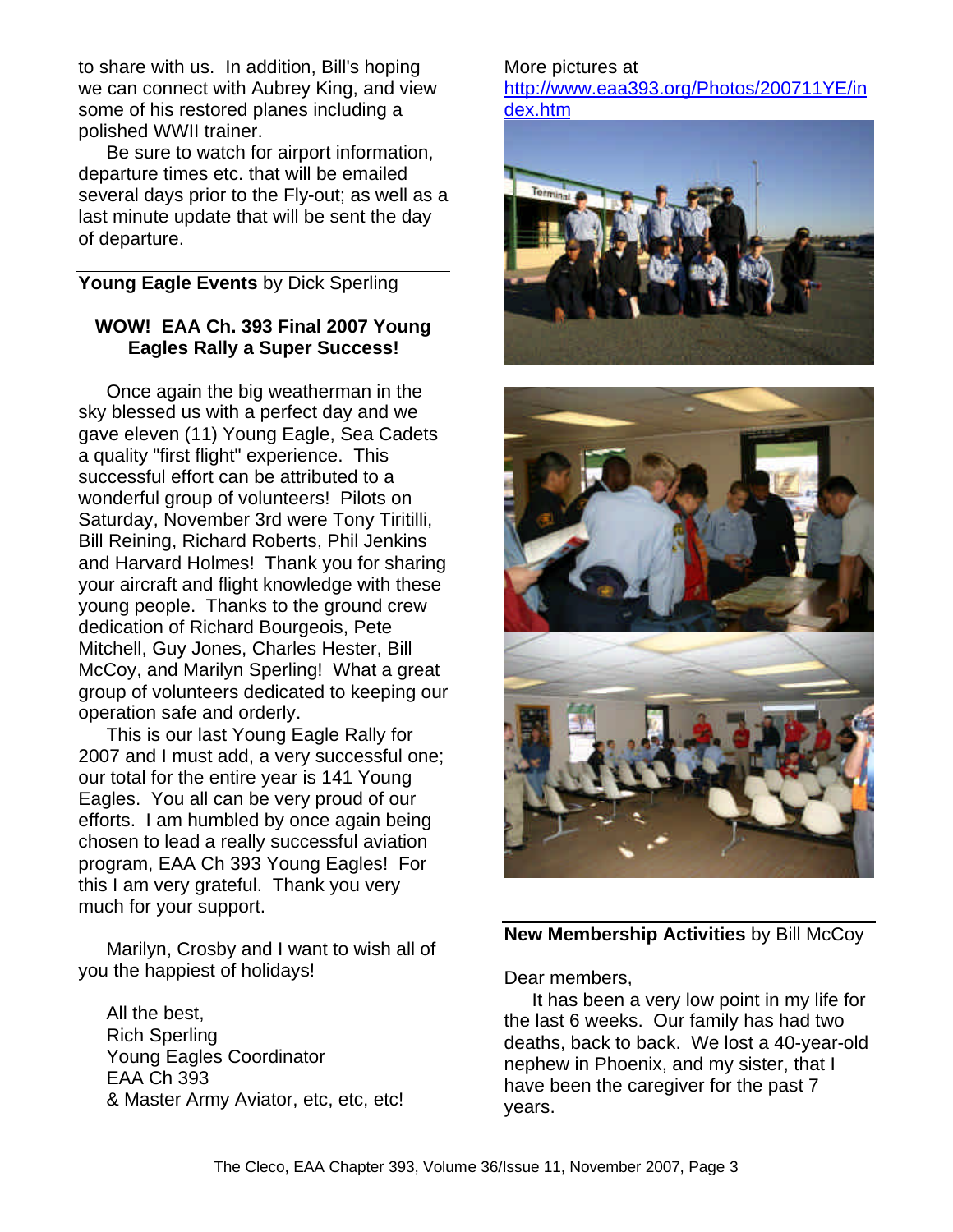She worked for me for 14 years before I closed the company. She was so good at managing for me. Things were going pretty well, until I took the company public. I'm sure we have all heard the descriptive term of "Hell On Earth". That is the only term I can use to describe the gaggle of attorneys that swooped down on the newly OTC listed company. Some with their hands out and the others with their sledge hammers out. A very long story, but it was not a pretty sight. She did a heck of a job.

I am very happy to be back and among friends and familiar surroundings.

While on the 3400-mile odyssey, I tried to meet with some of the other EAA chapters, but timing was not on my side.

I did however meet with the president of Chapter 675 in Kingman, AZ and spent several hours at their "hanger", and spent the morning visiting with John Pool, the President of the chapter, talking membership needs, as he was putting the final touches to his Zodiac 601. He has taxied several times and plans his first flight in early December.

I was planning to visit EAA Chapter 1000 at Edwards AFB, after leaving Kingman, AZ, but the President of the chapter, Gary Aldrich, was involved with the Space Shuttle Program, as it affects Edwards, and could not take the time to meet. He did invite 393 to visit Chapter 1000 in the near future and he is looking forward to giving us a guided tour of some interesting places on the facilities.

I believe Edwards is also the hangout of Burt Rutan. That would make an awesome fly-out. The logistics may be stretching the envelope, but what an adventure that would be.

As the old story about the guy who was supposed to drain the swamp, but had his problems with the alligators, I need to get back to putting some events/programs together to increase our membership.

**Bill McCoy** 

#### **2008 Calendars** by Ray Nilson

I sold 10 2008 EAA calendars at the October meeting, which leaves only 14 in stock.

They will be available for purchase at \$10.00 each at the November 28 meeting, and if there are any left, I will have them at the Christmas Dinner.

The pictures this year are quite different from the usual airplane shots. I think that Jim Koepnick has a new digital camera and has been able to enhance the colors to make some great pictures using back lighting and great evening lighting.

The large format makes it easy to keep appointment and other records and at the end of the year mine fits nicely in my income tax file. --- Ray Nilson

#### **EAA 393 General Meeting** October 24, 2007

President Ken McKenzie opened the meeting with a welcome for members and guests.

#### **Announcements:**

Our Fly Out to Little River is postponed, as Scott's mother is gravely ill. [Fly Out was eventually cancelled – Ed.]

Dick Sperling reviewed our Young Eagles calendar.

Bill Reining reported that there is a Safety Seminar on October 29 at the Holiday Inn.

The Membership was asked to approve an increased subsidy for the Holiday Party of about \$500. This was approved and allowed the price to be \$30 per person for the party.

#### **Election of Officers**

The slate of candidates was presented and additional nominations were solicited – none were presented. With only one candidate for each position, the slate was elected by acclimation. The officers are: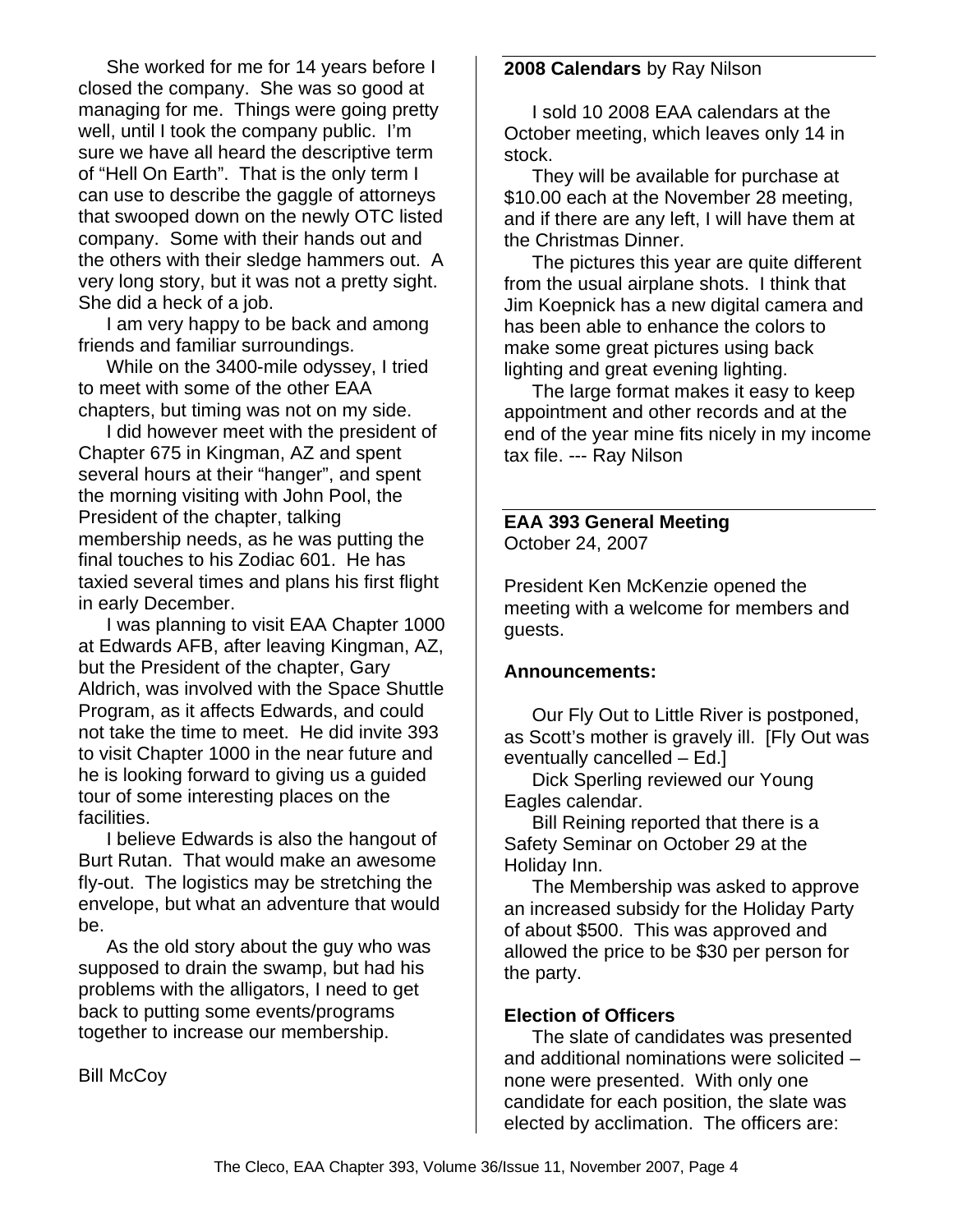President: Ken McKenzie Vice President: Bill Reining Secretary: Pete Mitchell Treasurer: Louis Goodell Newsletter Editor: Harvard Holmes The officers take office in January 2008.

#### **Presentation:**

Ken McKenzie presented his choice to use an Eggenfellner Subaru auto engine for his GlaStar. The slides from his presentation are on the web at http://www.eaa393.org/Presentations/KenMc \_AutoEngine.pdf

Ken noted that there are about 50 to 100 of these engines already flying. His particular engine is now in Michigan waiting to go to Florida for an upgrade (slide 2). He is getting a new reduction drive gearbox, a new muffler and a motor mount for his GlaStar.

Ken's engine had a first generation reduction drive unit; it is being upgraded to the third generation. Slide 7 shows a first generation unit at the upper left, and a third generation unit at the upper right. The reduction ratio is 2.02 to 1. The output of the engine to 160 HP. The gearbox has an idler shaft, so the power passes through two reduction ratios on its way to the prop. The firewall forward weight of the engine is 327 pounds. Ken is replacing the straight exhaust with a muffler. The muffler is pretty much required as the engine turns 5,400 RPM. He will also have a new coolant reservoir.

The basic configuration is horizontally opposed and liquid cooled, but not with water (slides 2, 12, 13).

The weight of the engine compares to a O-320. His carbon fiber prop will make the installation lighter.

Car manufacturers have achieved very low vibration levels for their engines, resulting in longer life for their parts.

The fuel used is automotive regular or premium. If aviation 100 LL must be used, then you should add TCP to suspend the

lead in the exhaust stream, rather than having it plate parts of the engine.

Eggenfellner is now supplying a new engine computer – the auto version assumed too much, and by the time you had put dummy sensors, loads and inputs, it was more trouble than it was worth.

The compression ratio is 9.5 (four cylinders) or 10.5 (six cylinders) to 1. The fuel efficiency is comparable to aircraft engines, not better.

A constant speed prop is required because the engine operates over a wider RPM range.

The engine is not much cheaper than a Lycoming when all is said and done – you should be buying for another reason.

Questions:

Auto fuel: Why would you use Avgas? A: availability, and lower vapor pressure for high altitude use.

Fuel consumption?

A: Lycoming has an advantage in thermal efficiency with higher engine temperatures, but auto engines benefit from a higher compression ratio.

Prop cost?

A: The Sensenich prop is \$9,000. Engine cost?

A: The engine is \$24,900 (six cylinders) plus prop + motor mount + heater + engine display (\$900).

Gearbox cost:

A: The gearbox is \$5000 and only comes with the engine. The muffler upgrade is \$1500. The engine mount is \$1000.

The total cost of the improvements is \$8,000 to \$9,000. The cost becomes comparable to a Lycoming.

The turbocharged engine is \$29,000. Issues with Auto Fuel use?

A: The issue is fuel volatility. There is a volatility tester that will test the fuel and tell you the altitude that it will vaporize. For Avgas, it's usually around 28,000 feet.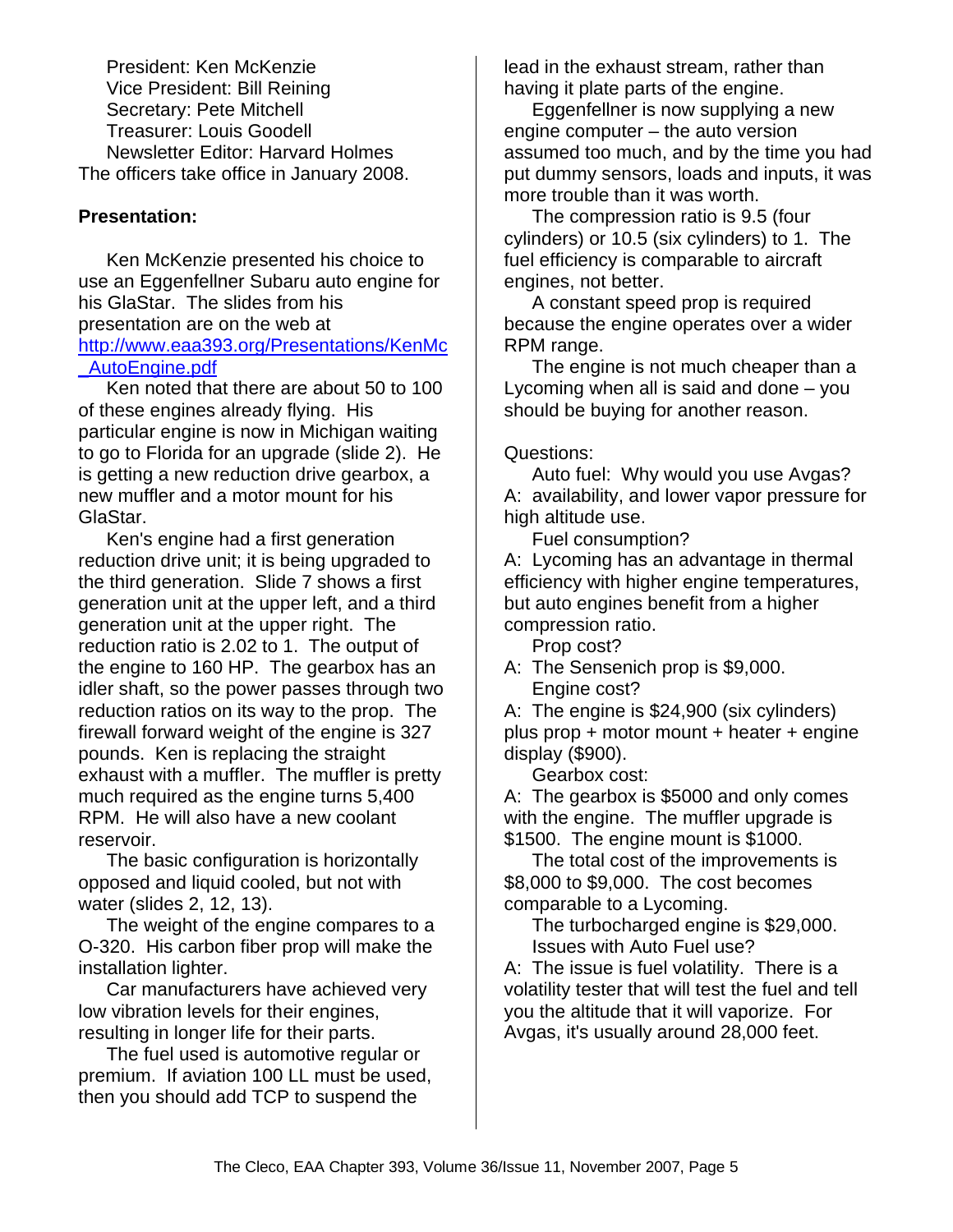#### **EAA 393 Board Meeting** November 6, 2007

Attending: Ken McKenzie, Scot Stambaugh, Louis Goodell, Harvard Holmes, Guy Jones, Pete Mitchell, Dick Sperling, Bill Reining.

1. Bill McCoy called to apologize and let us know that he would not be attending.

2. The Treasurer (Louis Goodell) reported \$2474.97 in checking and \$2646.11 in our savings account.

3. Dick Sperling provided a report on the most recent Young Eagles activities. He has a set of photos taken by Charles Hester. (Some of these are in the newsletter – Ed.) There was considerable discussion on safety issues, crowd control, and dealing with participants with behavior problems or other disabilities. This was partly motivated by the recent damage to a member's plane by a Young Eagles participant. It would be nice to get Harrison Ford to do a video about safety, how the controls operate, tower instructions over the radio, and what to expect on the flight. The bottom line is that each pilot must decline to fly a participant if he has any concerns about making the flight safely. For parents, we might remind them that the tower is required to call security if they see any unauthorized and/or unescorted persons inside the fence.

Repeat Young Eagle flyers were discussed, and it was noted that the sign up sheet deals with this. Subsequent flights receive lower priority than first flights.

It was suggested that we have membership signups at Young Eagle events.

4. Holiday Party attendance was reviewed. People are late signing up this year. Harvard was tasked with sending an email reminder soon, and another shortly before the meeting.

Party committees need to be formalized for decorations and cleanup.

Bill McCoy and Charles Hester will be asked if they can put together a video/slide show for the party. Harvard was tasked to make the request.

Ken McKenzie will review certificates for the officers for the party. Attendees did not know of any first flights for the past year. Dick Sperling will ask EAA HQ for certificates for his Pilots and Ground Crew.

5. Cleco input is due November 14. We should make sure that other nearby Chapters are getting our Cleco, e.g., Napa, San Jose, Livermore, Redwood City, and Hayward.

It was suggested that Ken's president's message might include his perspective on the Chapter after his first two years in office.

6. There is an EAA Leadership Conference in January in Wisconsin. Guy Jones and Bill Reining would like to go. EAA will provide lodging and meals. Usually 30 to 40 people attend these. This is an excellent opportunity to trade ideas with other chapters and also get acquainted with HQ staff. The Chapters and/or attendees must cover the cost of airfare. Ken has found airfares for about \$300 per person. At the next membership meeting, he will also ask for membership approval to subsidize the airfares for the attendees.

#### **Advertisement**

**CCR hangar space (west side) available for a project/small a/c \$210/mo.** Pete Wiebens, day 510-632-7676x1174, eve 925-933-7517

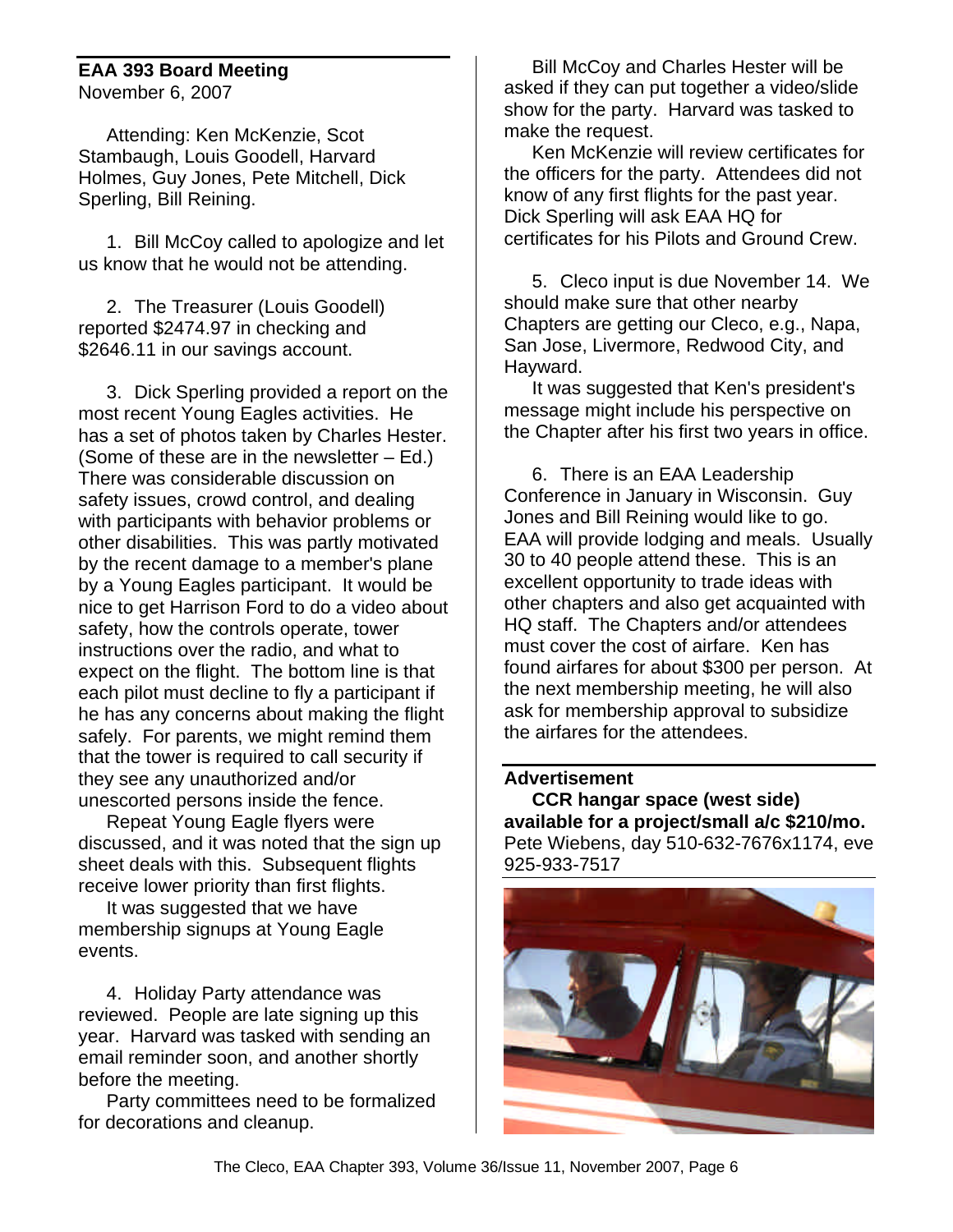## **EAA 393 ANNUAL HOLIDAY PARTY**

\*\*\*\*\*\*\*\*\*\*\*\*\*\*

Saturday, December 8, 2007 Join the festivities at the MDPA Clubhouse, 200 Sally Ride Drive, Concord, CA

## **Hors d'oeuvres (Passed 6-7 PM)**

Spinach Phyllo Cups Teriyaki Meatballs

## **Buffet Dinner (Served at 7 PM)**

Mixed Green Salad with Italian Dressing Warm Garlic Bread Brisket of Beef Chicken Cacciatore with Grilled Polenta Vegetarian Lasagna Mashed Potatoes Pasta Salad Roasted Vegetables Decaf Coffee & Hot Tea Station, Biscotti Wine and sodas

## **World Renowned Dessert**

All this for \$30 per person!! (or \$35 if you have not paid your dues this year)

Please send us your money by November 29, 2007 or bring this to the meeting Nov 28th. You may fold and tape this sheet with your check inside.

- - - - - - - - - - - - - - - - - - - - - - - - - - - - - - - - - - - - - - - - - - - - - - - - - - - - - -

| Name |  | [ ] Beef [ ] Chicken [ ] Vegetarian Lasagna |
|------|--|---------------------------------------------|
|      |  |                                             |

Guest \_\_\_\_\_\_\_\_\_\_\_\_\_\_\_\_\_\_\_\_\_\_\_\_\_\_\_ [ ] Beef [ ] Chicken [ ] Vegetarian Lasagna

Members & guests: \$30 each; Members who haven't paid their dues & guests: \$35 each.

The 3<sup>93</sup> Ssue 12, November

大家 人名英格兰人姓氏米尔森取自父名来源于

Amount enclosed: Make your checks payable to **EAA Chapter 393**. Send the form and your check to:

EAA Chapter 393 P.O. Box 272725 Concord, CA 94527-2725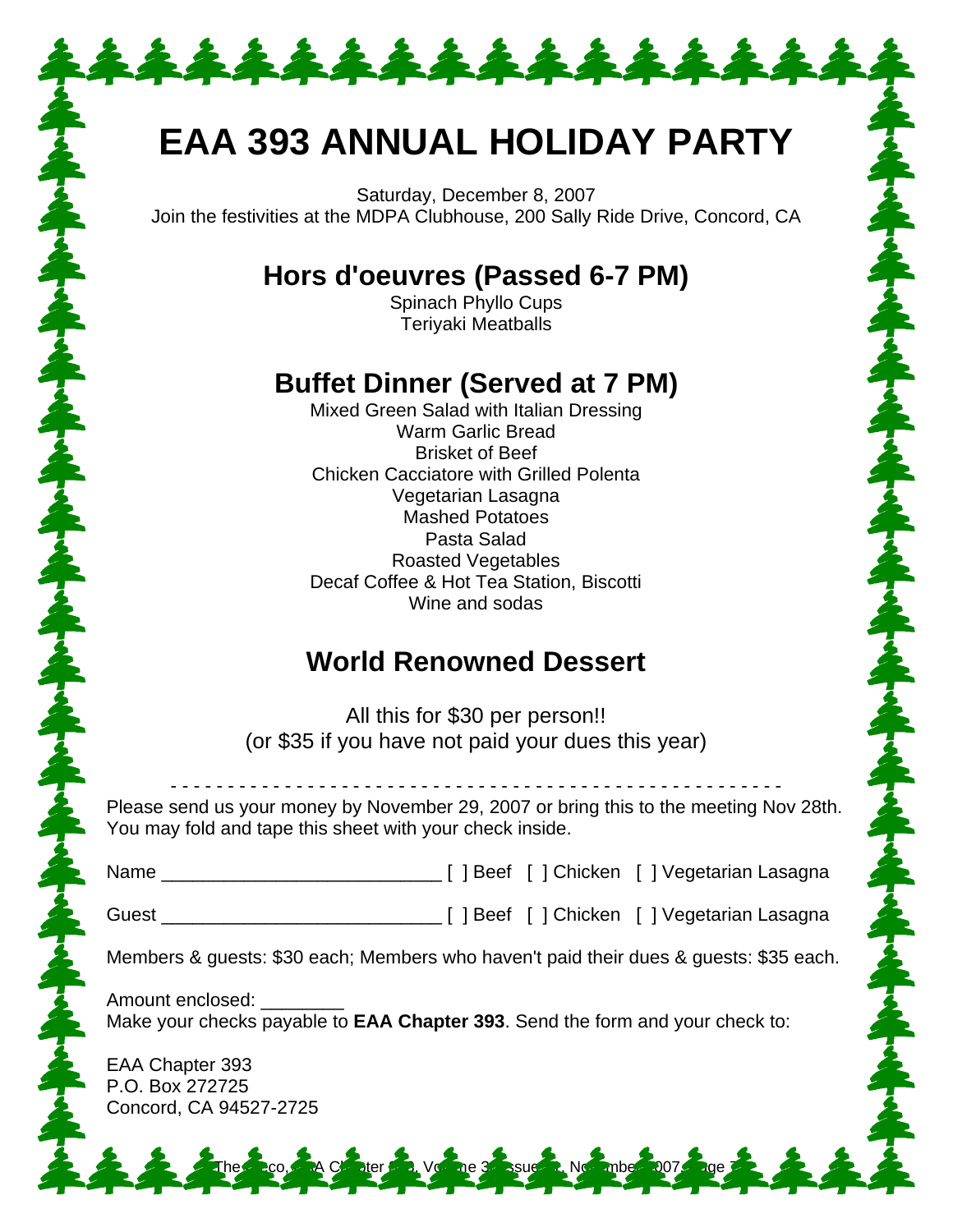STAMP HERE

EAA Chapter 393 P.O. Box 272725 Concord, CA 94527-2725

\_\_\_\_\_\_\_\_\_\_\_\_

\_\_\_\_\_\_\_\_\_\_\_\_\_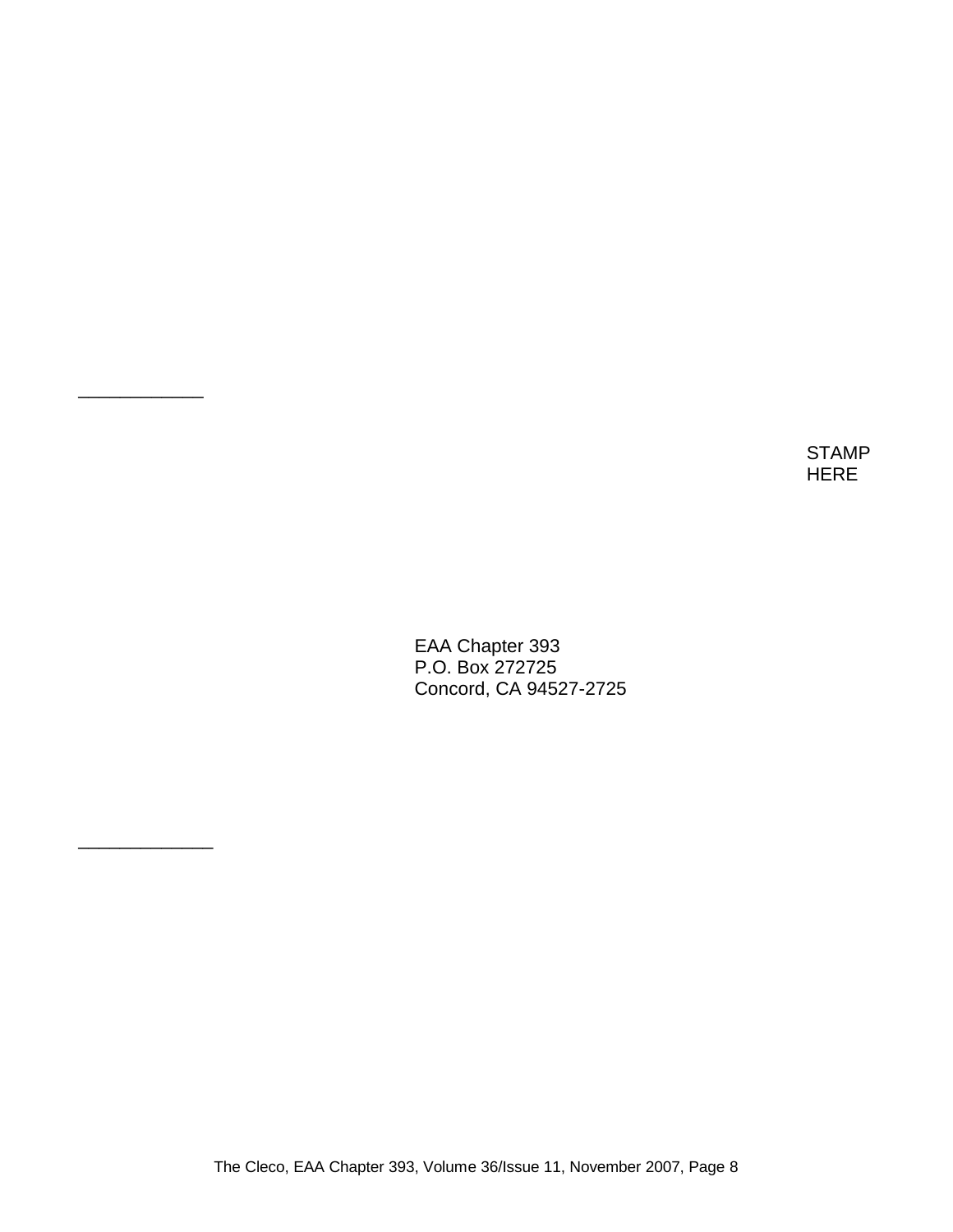

#### **Thanks to our Donors and Sponsors**



www.alpinepastry.com

## **MTZ Auto Repair**

*ASE Certified Warranty Technicians*

 *Family Owned and Operated 889 Howe Rd. Martinez, CA 94533*

**Lifetime Oil Change \$449.95 \$119.95 (I**  *Never Pay For Another Oil Change For As Long As You Own Your Car*

 *COMPLETE AUTOMOTIVE SERVICE AND REPAIR*

*mtzautorepair@sbcglobal.net 925-228-9672*

**The Experimental Aircraft Association Chapter 393 of Concord, CA** P.O. Box 272725 Concord, CA 94527-2725

Web page: http://www.eaa393.org/ Email: nle@eaa393.org

Officers for 2006-2007 President: Ken McKenzie pres@eaa393.org 925 283 3119 Vice President: Scot Stambaugh veep@eaa393.org 925 962 0255 Secty/Treas Louis Goodell secty@eaa393.org 925 682 4198<br>ewsletter Ed. Harvard Holmes Newsletter Ed. nle@eaa393.org 510 526 5347 Board Chairman Peter Degl'Innocenti<br>cob@eaa393.org 925 756 6172 cob@eaa393.org 925 756 617<br>ech. Counselor Rick Lambert Tech. Counselor tc@eaa393.org 925 323 0041 Young Eagles Dick Sperling yec@eaa393.org 925 356 5656 Photographer Tom Howard photog@eaa393.org 925 933 6015 Membership Bill McCoy members@eaa393.org 925 370 6511 Webmaster Harvard Holmes webmaster@eaa393.org 510 526 5347